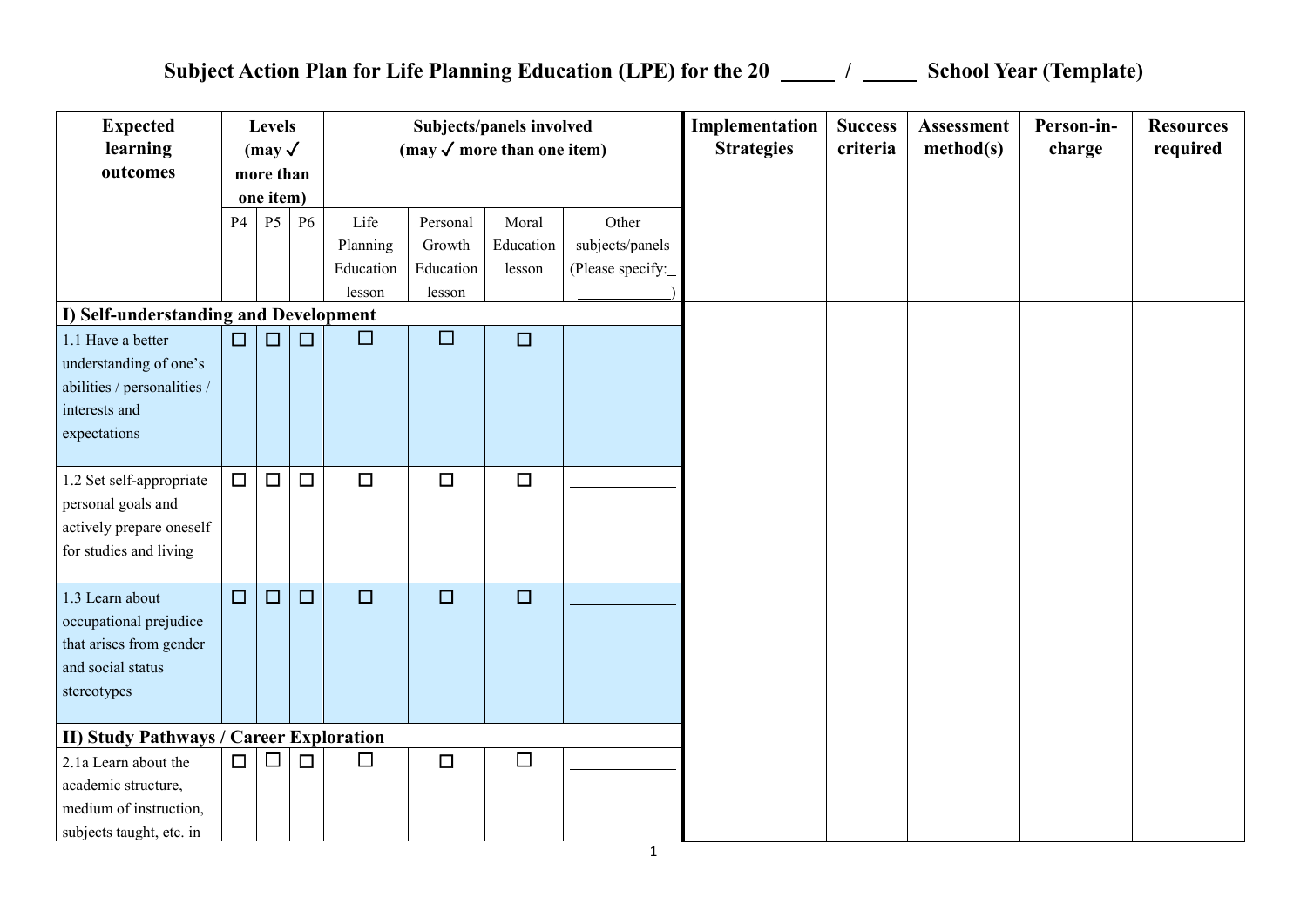| secondary schools and<br>how they are related to<br>future study options in<br>order to prepare for the<br>transition to secondary<br>schools                                            |        |        |        |        |        |        |  |  |  |
|------------------------------------------------------------------------------------------------------------------------------------------------------------------------------------------|--------|--------|--------|--------|--------|--------|--|--|--|
| 2.1b Realise how major<br>occupations are related<br>to different school<br>subjects                                                                                                     | $\Box$ | $\Box$ | $\Box$ | $\Box$ | $\Box$ | $\Box$ |  |  |  |
| 2.1c Recognise the<br>development trends and<br>rapid changes in the<br>workplace and social<br>environment, in order to<br>help students face<br>challenges brought by<br>rapid changes | $\Box$ | $\Box$ | $\Box$ | $\Box$ | $\Box$ | $\Box$ |  |  |  |
| 2.2a Discover personal<br>dreams, and understand<br>one's abilities/<br>personalities/interests/<br>expectations                                                                         | $\Box$ | $\Box$ | $\Box$ | $\Box$ | $\Box$ | $\Box$ |  |  |  |
| 2.2b Understand how<br>study options are related<br>to personal dreams                                                                                                                   | $\Box$ | $\Box$ | $\Box$ | $\Box$ | $\Box$ | $\Box$ |  |  |  |
| 2.3 Share with family<br>members/significant                                                                                                                                             | $\Box$ | $\Box$ | $\Box$ | $\Box$ | $\Box$ | $\Box$ |  |  |  |